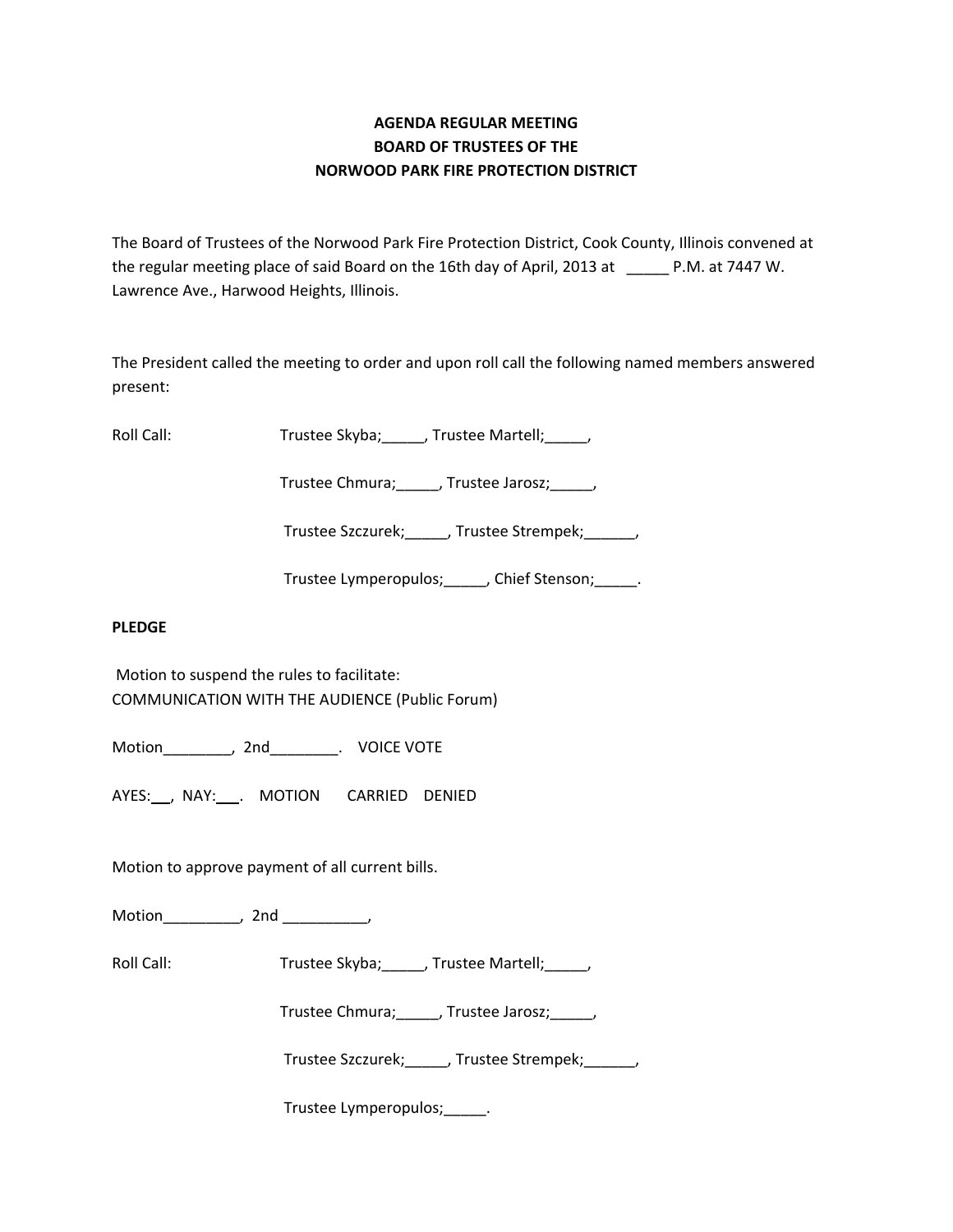Motion to approve the minutes of the Regular meeting held March  $12^{\text{th}}$ , 2013.

Motion\_\_\_\_\_\_\_\_\_, 2nd \_\_\_\_\_\_\_\_\_\_,

Roll Call: Trustee Skyba; \_\_\_\_, Trustee Martell; \_\_\_\_,

Trustee Chmura;\_\_\_\_\_, Trustee Jarosz;\_\_\_\_\_,

Trustee Szczurek;\_\_\_\_\_, Trustee Strempek;\_\_\_\_\_\_,

Trustee Lymperopulos;\_\_\_\_\_.

#### **TREASURER'S REPORT:**

Motion to approve the Treasurer's report as presented from the Financial Statement for March 2013.

Motion\_\_\_\_\_\_\_\_\_, 2nd \_\_\_\_\_\_\_\_\_\_,

Roll Call: Trustee Skyba; \_\_\_\_, Trustee Martell; \_\_\_\_,

Trustee Chmura;\_\_\_\_\_, Trustee Jarosz;\_\_\_\_\_,

Trustee Szczurek;\_\_\_\_\_, Trustee Strempek;\_\_\_\_\_\_,

Trustee Lymperopulos;\_\_\_\_\_.

### **Chief's Report:**

Motion to accept the Chief's Report for March 2013 as presented.

Motion\_\_\_\_\_\_\_\_, 2nd \_\_\_\_\_\_\_\_, VOICE VOTE

AYES;\_\_\_\_\_\_, NAY\_\_\_\_\_\_. MOTION CARRIED DENIED

**President's Report:**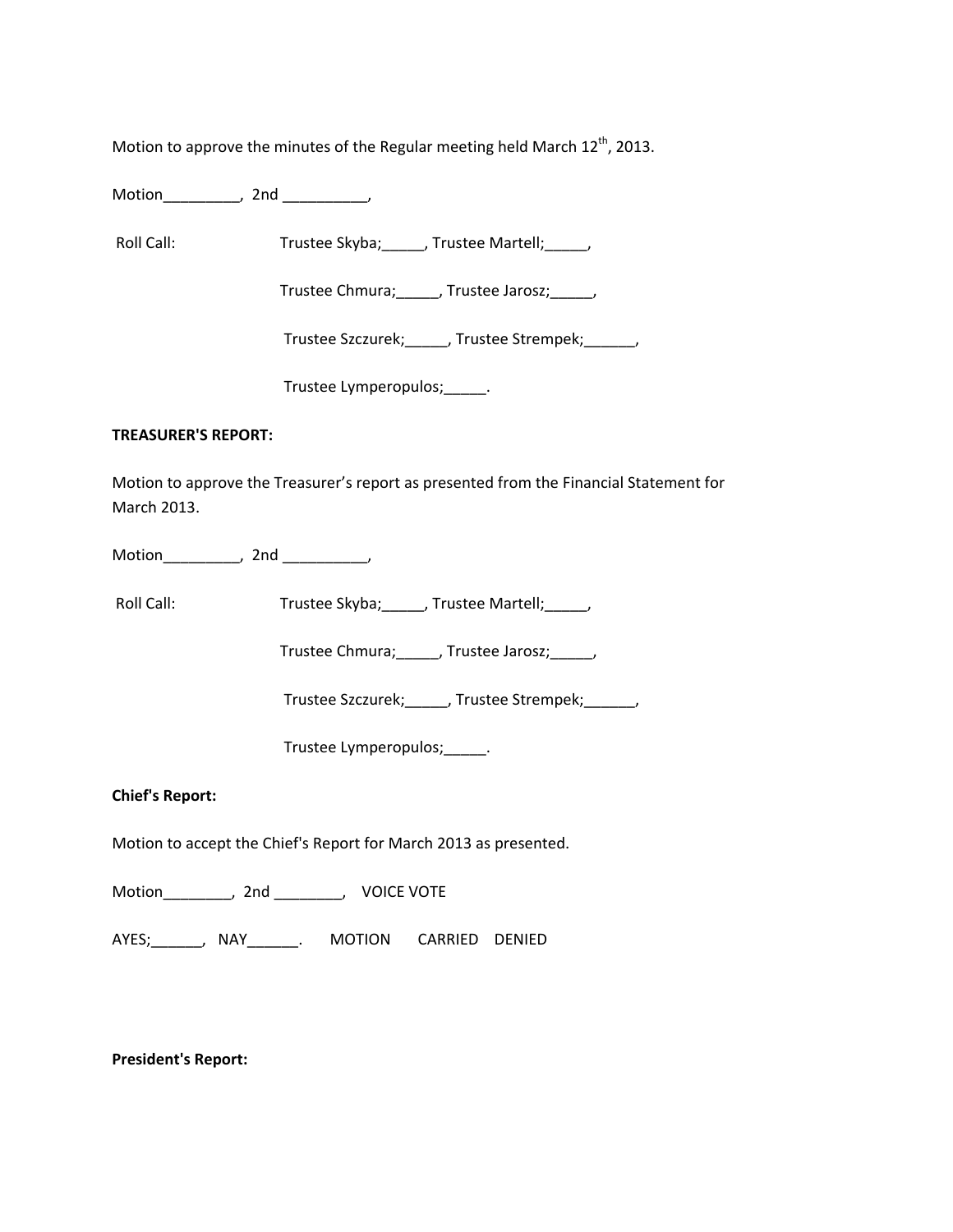#### **Committee Reports:**

Finance Committee‐

Building and Equipment Committee‐

Technology and PR Media Committee‐

Policy Committee‐

Pension Fund‐

**Old Business:**

## **New Business:**

Motion to approve the purchase and installation of carpet for the Chief's, Deputy Chief's, Inspector's and Administrative Assistant's Offices by Rexx Rug at a cost of \$6,980.00.

Motion\_\_\_\_\_\_\_\_\_, 2nd \_\_\_\_\_\_\_\_\_\_,

Roll Call: Trustee Skyba; \_\_\_\_, Trustee Martell; \_\_\_\_,

Trustee Chmura;\_\_\_\_\_, Trustee Jarosz;\_\_\_\_\_,

Trustee Szczurek;\_\_\_\_\_, Trustee Strempek;\_\_\_\_\_\_,

Trustee Lymperopulos;\_\_\_\_\_.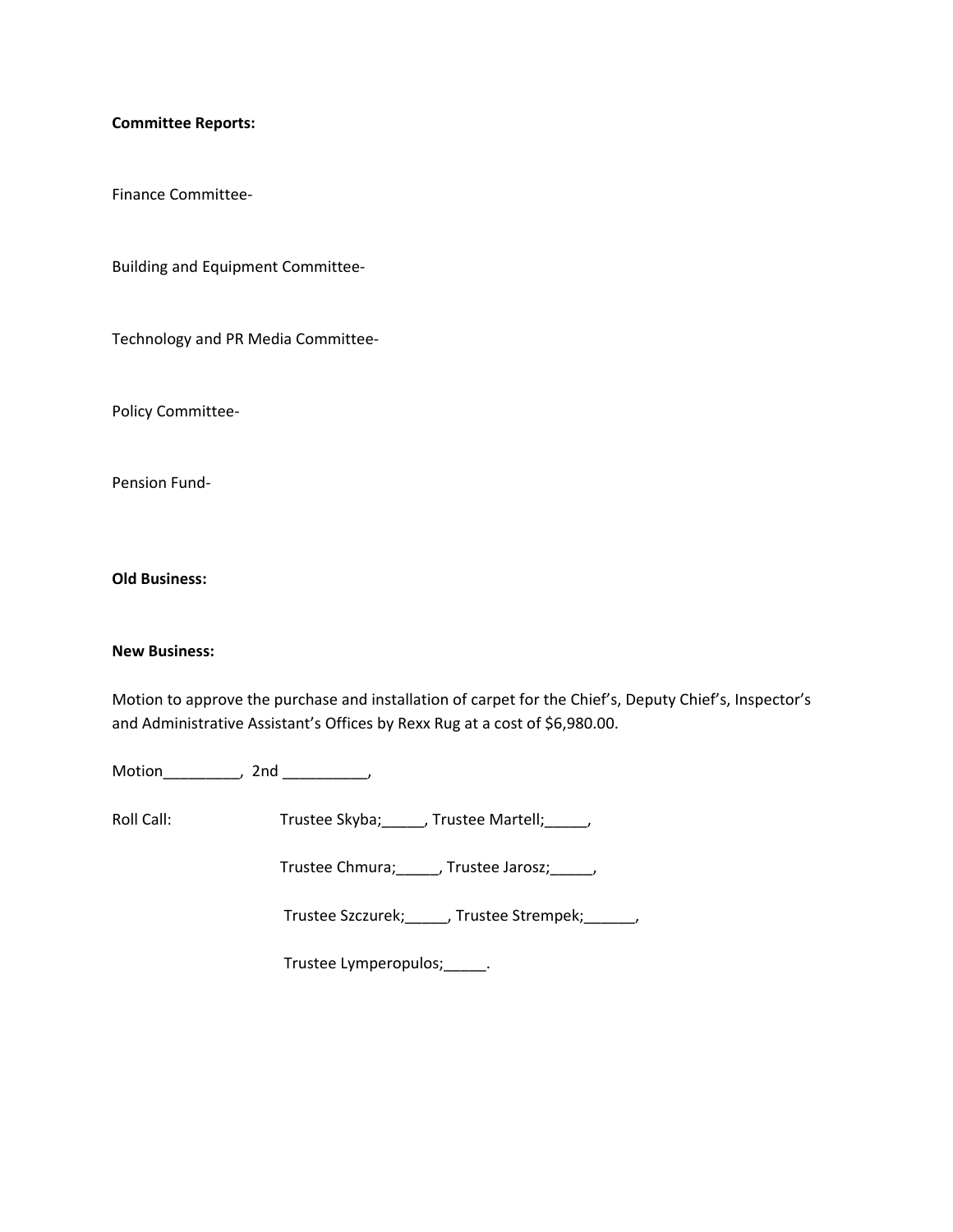Motion to approve the purchase of 15 Kenwood TK‐2180 portable radios with speaker microphones from Radco Communications at a cost of \$14,760.49, of which \$12,300.00 will be paid by the IPRF Safety Grant.

Motion\_\_\_\_\_\_\_\_\_, 2nd \_\_\_\_\_\_\_\_\_\_,

Roll Call: Trustee Skyba; \_\_\_\_, Trustee Martell; \_\_\_\_,

Trustee Chmura;\_\_\_\_\_, Trustee Jarosz;\_\_\_\_\_,

Trustee Szczurek;\_\_\_\_\_, Trustee Strempek;\_\_\_\_\_\_,

Trustee Lymperopulos;\_\_\_\_\_.

Motion to approve the purchase of (2) two Rapid Rate charger units for the portable radios from Radco Communications at a cost of \$907.20.

Motion \_\_\_\_\_\_\_\_, 2nd \_\_\_\_\_\_\_\_,

Roll Call: Trustee Skyba; \_\_\_\_, Trustee Martell; \_\_\_\_,

Trustee Chmura; frustee Jarosz; frustee Ohmura;

Trustee Szczurek;\_\_\_\_\_, Trustee Strempek;\_\_\_\_\_\_,

Trustee Lymperopulos;\_\_\_\_\_.

Motion to approve the purchase and installation of an MDC Code reader at the dispatch console from Radco Communications at a cost of \$1500.00.

Motion\_\_\_\_\_\_\_\_\_, 2nd \_\_\_\_\_\_\_\_\_\_,

Roll Call: Trustee Skyba; [15] Trustee Martell; [15]

Trustee Chmura;\_\_\_\_\_, Trustee Jarosz;\_\_\_\_\_,

Trustee Szczurek;\_\_\_\_\_, Trustee Strempek;\_\_\_\_\_\_,

Trustee Lymperopulos;\_\_\_\_\_.